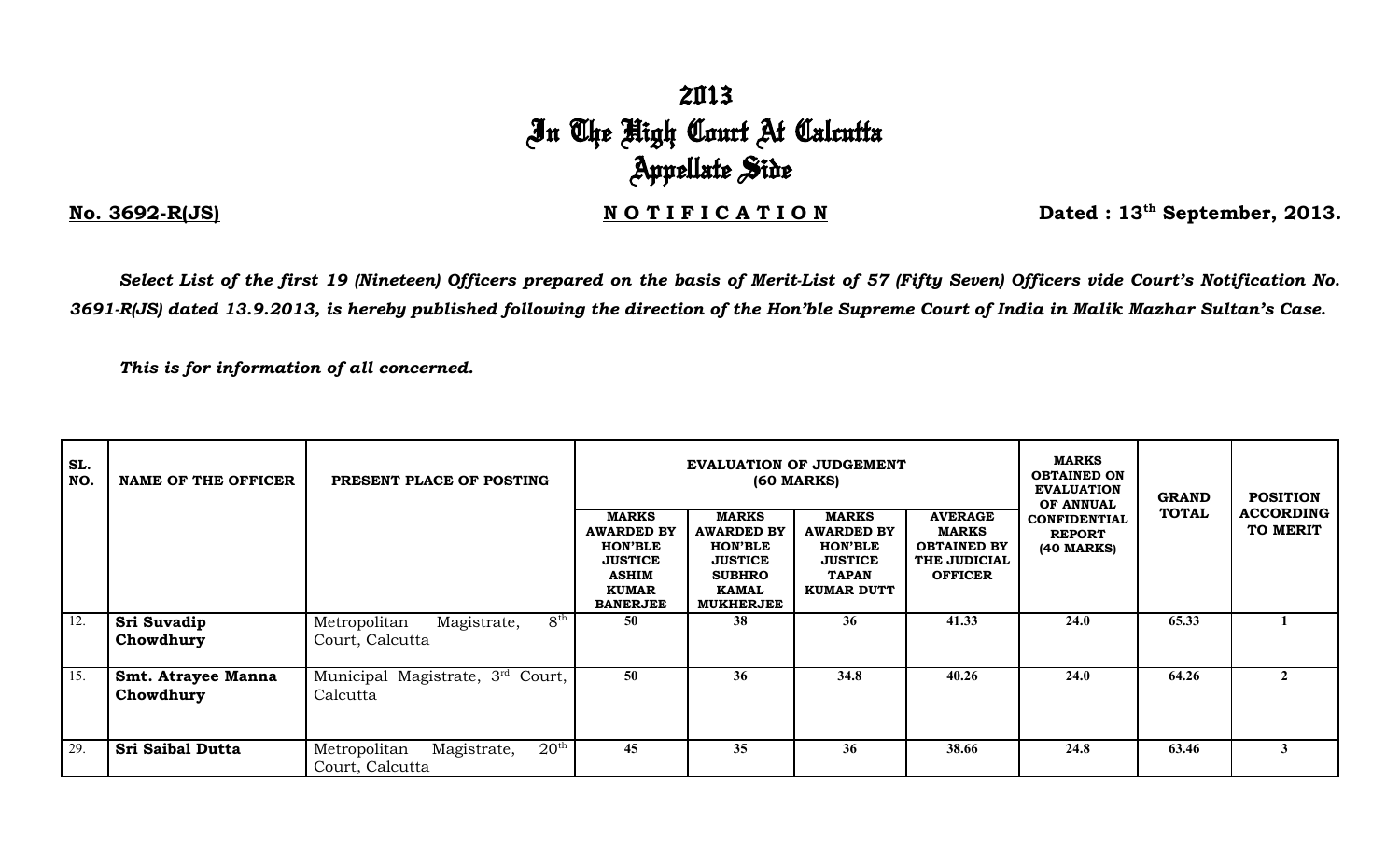| 35.               | Sri Amitava Mukherjee                         | Judicial Magistrate, 7 <sup>th</sup> Court,<br>Alipore, 24-Parganas (S)   | 45              | 36              | 37.2            | 39.40 | 24.0 | 63.40 | 4                |
|-------------------|-----------------------------------------------|---------------------------------------------------------------------------|-----------------|-----------------|-----------------|-------|------|-------|------------------|
| 4.                | Sri Anirban Ray                               | $15^{\text{th}}$<br>Metropolitan Magistrate,<br>Court, Calcutta           | $\overline{50}$ | $\overline{36}$ | $\overline{36}$ | 40.66 | 22.4 | 63.06 | 5 <sup>5</sup>   |
| 13.               | Sri Soumen Gupta                              | Municipal Magistrate, 2 <sup>nd</sup> Court,<br>Calcutta                  | 40              | $\overline{38}$ | 34.2            | 37.40 | 24.8 | 62.20 | 6                |
| $\overline{55}$ . | Sri Pradip Kumar<br><b>Adhikary</b>           | Judicial Magistrate,<br>Bongaon,<br>North 24-Parganas                     | $\overline{40}$ | $\overline{34}$ | 34.2            | 36.06 | 25.6 | 61.66 | $\overline{7}$   |
| $\overline{5}$ .  | Sri Joyprakash Roy                            | $14^{\text{th}}$<br>Metropolitan Magistrate,<br>Court, Calcutta           | $\overline{40}$ | $\overline{36}$ | $\overline{36}$ | 37.33 | 24.0 | 61.33 | 8                |
| 39.               | <b>Sri Soumen Sarkar</b>                      | Judicial Magistrate, 2 <sup>nd</sup> Court,<br>Asansol, Burdwan           | $\overline{40}$ | $\overline{36}$ | $\overline{36}$ | 37.33 | 24.0 | 61.33 | $\boldsymbol{9}$ |
| 47.               | Sri Dipanjan Sen                              | Judicial Magistrate, 1 <sup>st</sup> Court,<br>Contai, Purba Medinipur    | 45              | $\overline{34}$ | $\overline{33}$ | 37.33 | 24.0 | 61.33 | 10               |
| $\overline{9}$ .  | <b>Sri Teerthankar</b><br><b>Bhattacharya</b> | 6 <sup>th</sup><br>Metropolitan<br>Magistrate,<br>Court, Calcutta         | 40              | $\overline{35}$ | $\overline{39}$ | 38.00 | 23.2 | 61.20 | $\overline{11}$  |
| 28.               | Sri Shib Shankar<br>Ghosh                     | 19 <sup>th</sup><br>Metropolitan Magistrate,<br>Court, Calcutta           | 40              | $\overline{36}$ | 35.4            | 37.13 | 23.2 | 60.33 | $\overline{12}$  |
| 7.                | Sri Abir<br>Chattopadhyay                     | Registrar-cum-Metropolitan<br>Magistrate, 7 <sup>th</sup> Court, Calcutta | 40              | $\overline{35}$ | 34.8            | 36.60 | 23.2 | 59.80 | $\overline{13}$  |
| 43.               | Smt. Krishnanjana<br>Ray                      | Assistant Legal Adviser, Kolkata<br>Port Trust, Calcutta                  | 40              | 34              | 30.6            | 34.86 | 24.8 | 59.66 | 14               |
| 46.               | Sri Subrata Mukherjee                         | Judicial<br>Magistrate,<br>Kalyani,<br>Nadia                              | 40              | $\overline{35}$ | 37.8            | 37.60 | 21.6 | 59.20 | $\overline{15}$  |
| 25.               | Sri Anindya Banerjee                          | 17 <sup>th</sup><br>Metropolitan<br>Magistrate,<br>Court, Calcutta        | 40              | $\overline{33}$ | 31.2            | 34.73 | 24.0 | 58.73 | 16               |